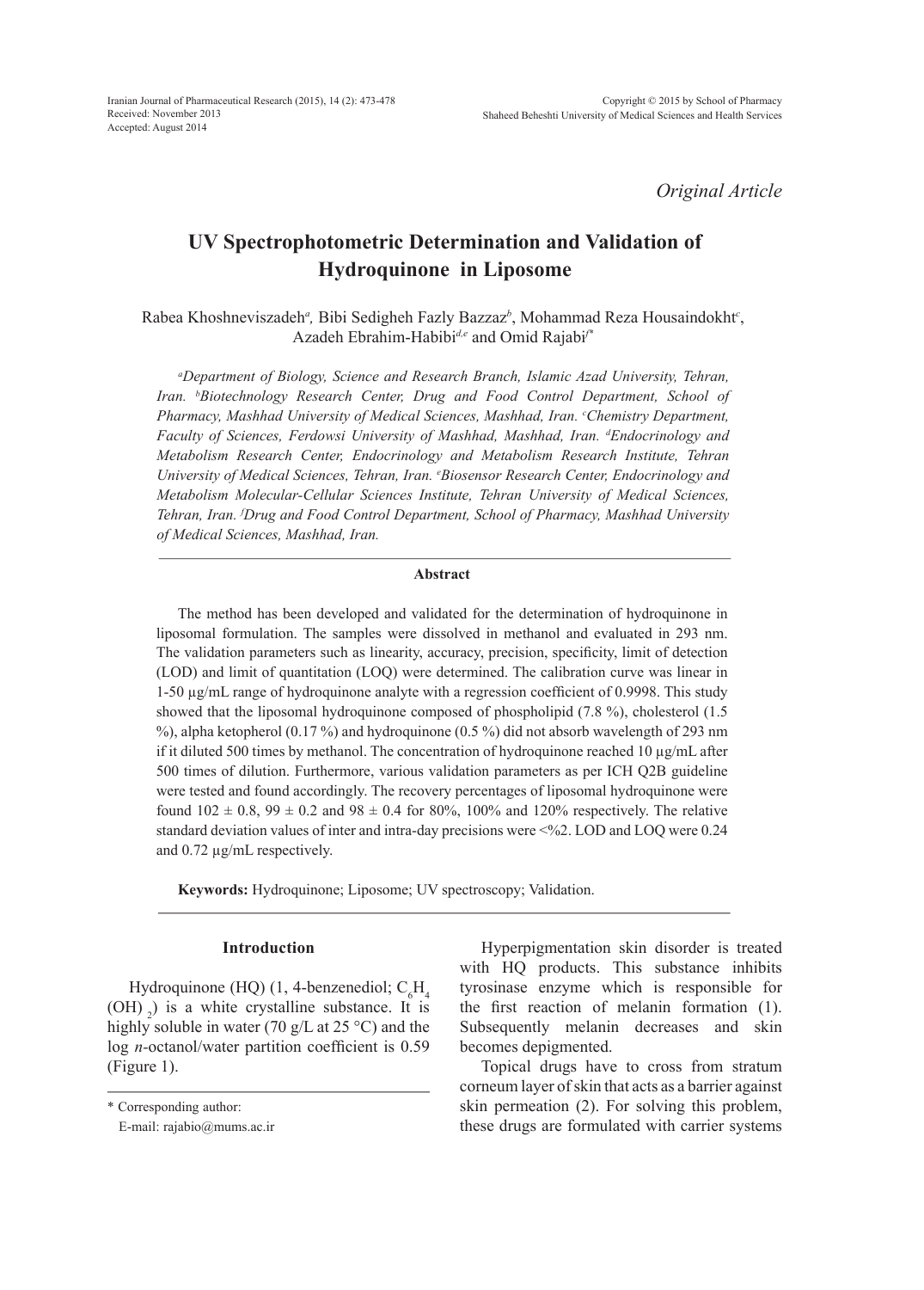

**Figure 1.** The structure of Hydroquinone.

that are able to increase skin permeation (3). There are reports on different topical liposomes with effective drug or analyte delivery to the skin, such as Amphotricin B (4), Clarithromycin (5), Safranal (6), Octyl Methoxycinnamte (7), alpha tocopherol (8).

So far, the formulations of HQ cream, gel, lotion, and solution are provided and are developed by several techniques to determine HQ. The spectrophotometry, high-performance liquid chromatography (HPLC), thin layer chromatography (TLC), micellarelectrokinetic chromatography (MEKC), and capillary electrochromatography (CEC) techniques (9- 19) determine HQ in various matrices such as air, waste photographic solutions, cream, and lotion. Fortunately, HQ could be determined by spectrophotometry technique that is fast, available and simple.

The objective of this study was to determine HQ in liposomal samples by spectrophotometry and to obtain validation parameters.

# **Experimental**

# *Material and methods*

Phospholipid S 100 (Phosphatidylcholine (PC) from soybean Lecithin) was obtained from Lipoid Company. HQ, cholesterol, sodium metabisulfite and chloroform (analytical grade) were purchased from Merck. Alpha ketopherol acetate and methanol (analytical grade) were purchased from Applichem and Chemical Pars respectively.

#### *Instrumentation*

Buchi rotary evaporator (R-210), IKA

T10 hemogenaizer, Cecil 9500 Double Beam Spectrophotometer and Shimadzu balance with 0.1 mg accuracy were used through the experiments.

# *Preparation of HQ liposomes*

Liposome dispersion samples were prepared by a chloroform film method [20] with homogenization. Liposome formulations composed of S100(7.78 %), cholesterol (1.5 %), alpha ketopherol  $(0.17 \%)$  and HQ  $(0.5 \%)$ w/v were dissolved in 15 mL chloroform and 5 mL methanol. Thin film layer was formed by vacuum-desiccated the solution by Buchi rotary evaporator (R-210), then was flushed with nitrogen gas for 1 min. The thin film was re-suspended in solution of 0.01M phosphate buffer (pH 6) with sodium metabisufite  $(0.1\%)$ slowly, and swelled by shaking hand, vortex and final liposome solution homogenized for 5 min by 2000 rpm speed of IKA T10 homogenizer.

*Preparation of HQ-free of liposome (placebo)* The preparation of HQ-free of liposome was the same preparation of HQ liposome, but HQ was not added to primary solution.

### *Preparation of HQ standard solutions*

For construction of the calibration curve, accurately weighed HQ (500 mg) was transferred to a 100 mL volumetric flask and dissolved in distilled water. 2 mL from this solution transferred to 100 mL volumetric flask and complete the volume with methanol, stock solution was obtained. Stock solution diluted by methanol to obtain 1, 8, 10, 12, 20, 30, 40, 50 µg/mL concentrations (triplicate). The standard solutions were prepared daily.

For the precision studying, hydroquinone 5 mg/mL solution in water was prepared then it was diluted 500 times by methanol to obtain a final concentration of 10 µg/mL (triplicate).

# *UV method*

Accurate volume of HQ liposome (equivalent to 5 mg of HQ) was transferred to a 50 mL volumetric flask and dissolved in methanol to obtain a concentration of 100 µg/mL. An aliquot of this solution was diluted in methanol to obtain a solution with final concentration of 10 µg/mL.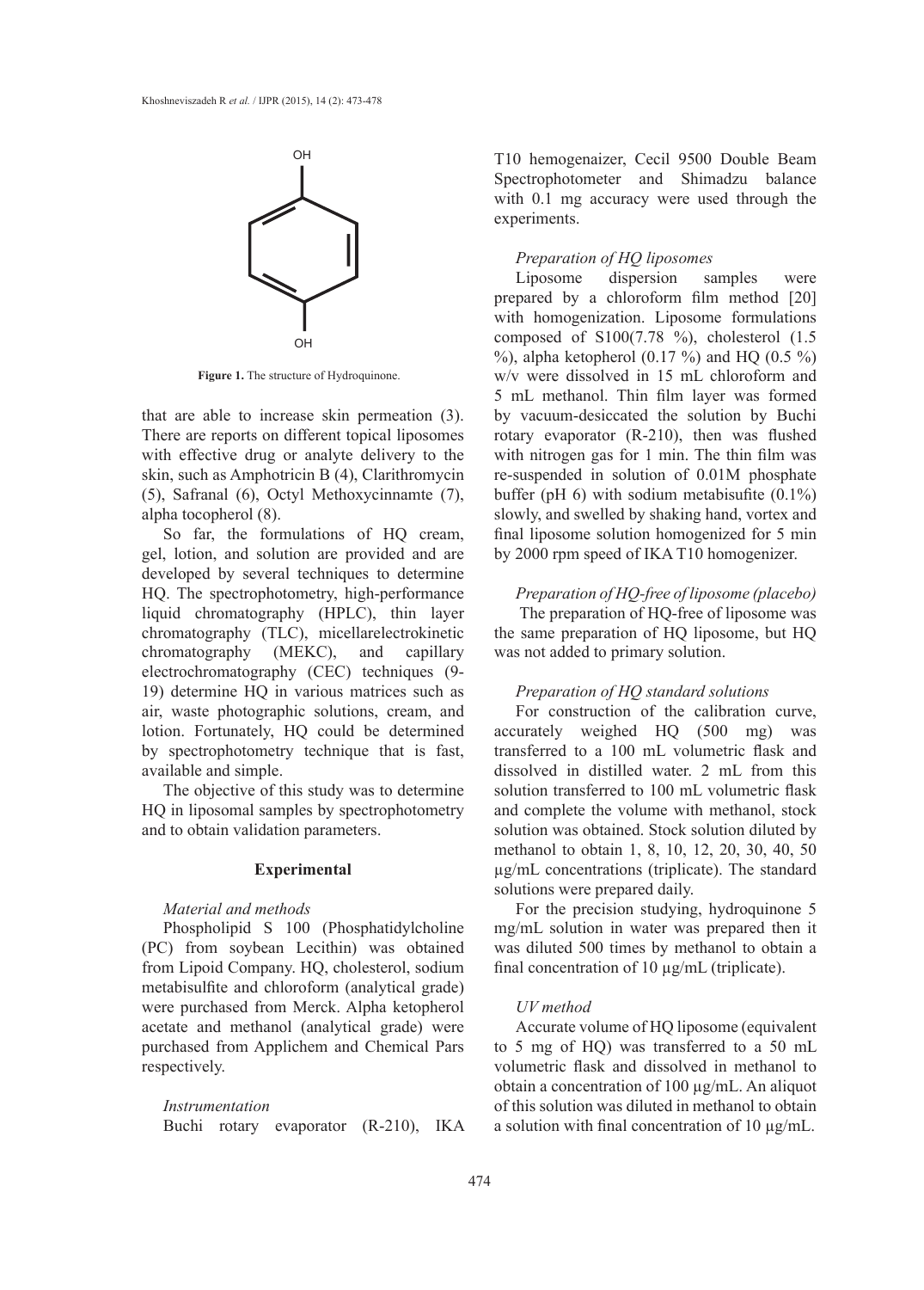

**Figure 2**. Overlay of hydroquinone standard solutions in different concentrations.

### *Method validation*

For validation studying, the International Conference on Harmonization (21) and AOAC International Guidelines (22) for Validation of Analytical methods were used.

### *Linearity*

The calibration curve was obtained at eight concentration levels of HQ solutions  $(1-50 \mu g)$ mL). By the least square regression method the linearity was evaluated with triplicate determinations at each concentration level.

# *Precision*

The degree of aggregate among test results was controlled when a method was applied repeatedly. Variation in intra-day and between days (inter-day) was analyzed. The intra-day and inter-day precision was determined by analyzing same concentration of HQ (10 μg/mL).

#### *Accuracy*

An accurate volume of HQ liposome (equivalent to 5 mg of HQ) was transferred to a 50 mL volumetric flask and dissolved in methanol (100 µg/mL). Aliquots of this solution and 3, 5 and 7 mL of a HQ stock solution (100 µg/mL) were transferred into 100 mL volumetric flasks and then methanol was added to make up the volume to give final concentrations of 8, 10 and12 µg/mL. All solutions were prepared in triplicate and analyzed.

# *Specificity*

The specificity was evaluated by analyzing HQ-free of liposome, where in the sample matrix was analyzed without the analyte. The system result was examined for the presence of interferences or overlaps with the HQ result. HQ-free of liposome solution (placebo) were diluted 10, 100 and 500 times by methanol and their spectrums was obtained.

*Limit of detection (LOD) and limit of quantitation (LOQ)*

The limit of detection (LOD) of HQ was evaluated from the slope (S) of calibration curve and the standard deviation of the blank  $(\delta)$  using equation as (23)

LOD =  $3.3 \delta/S$ 

The minimum quantity of drug that can be quantified by the instrument is defined LOQ. The LOQ were evaluated from the slope(S) of calibration curve and the standard deviation of the blank  $(\delta)$  using equation as:

 $LOQ = 10 \delta/S$ 

# **Results and Discussion**

The UV is a rapid and easy method for determination of HQ in liposome. The range of calibration curve was constructed in 1-50 µg/mL in293 nm. The method was validated according to ICH Q2B Guidelines for validation of analytical procedures in order to determine the linearity, LOD, LOQ, precision and accuracy for the HQ.

### *Linearity and range*

The spectrums of HQ standard solutions were obtained (Figure 2) and the linearity was determined by plotting standard calibration curve for the concentration range 1-50 μg/mL as shown in Figure 3.

The Correlation Coefficient was  $r^2$  = 0.9998 that showed excellent linearity.

# *Specificity*

HQ-free Liposome Spectrum in different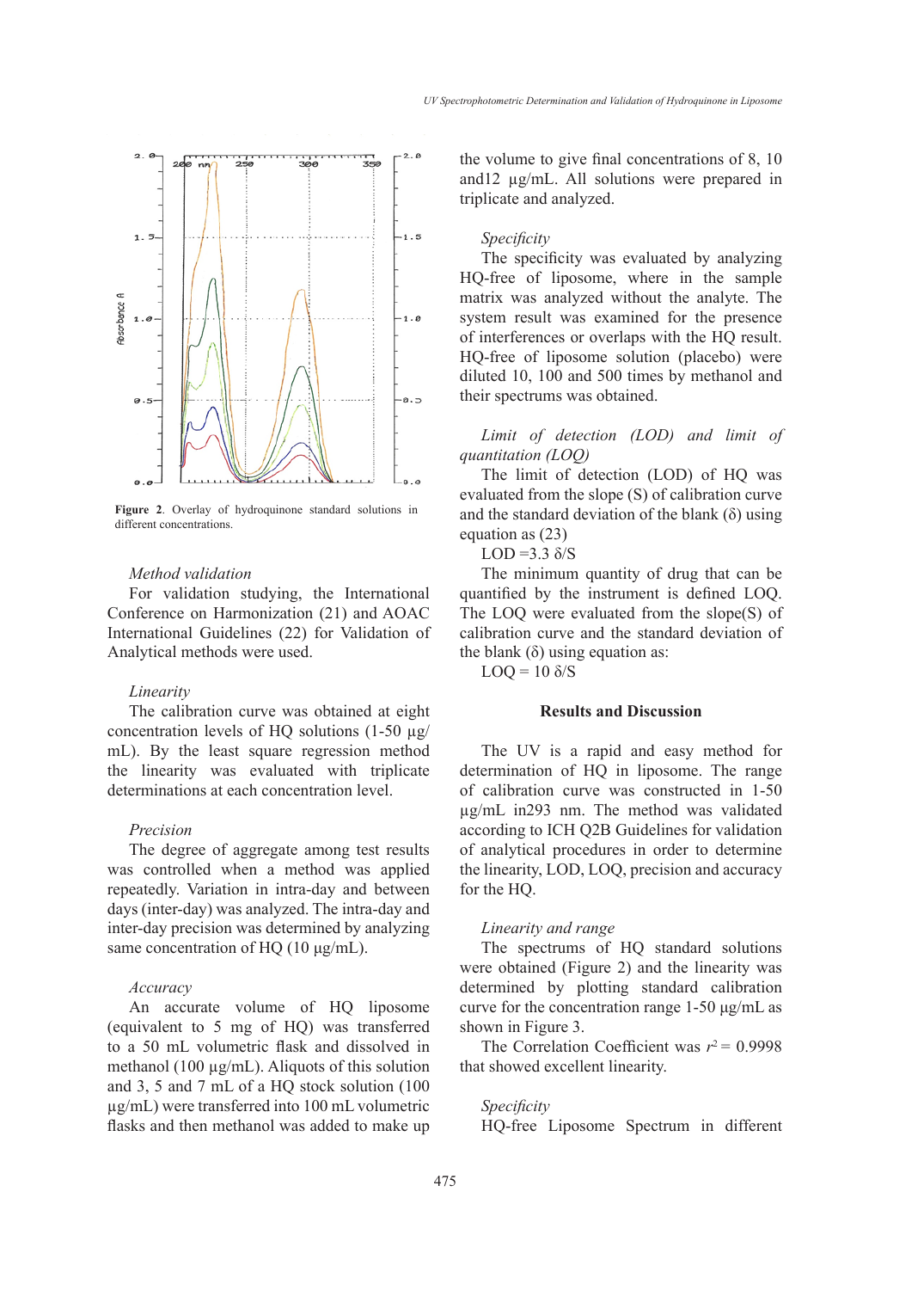

**Figure 3.** Calibration curve of hydroquinone standard solutions in 1, 8, 10, 12, 20, 30, 40, 50 µg/mL concentrations.

dilutions was outlined in Figure 4. When it was diluted 500 times, there was no absorption in 293 nm. The 2-spectrum overlay of HQ-free liposome solution with 500 times of dilution and HQ standard solution (10 µg/mL) didn't show any interface in 293 nm (Figure 5). Also, absorption solution of HQ standard (10 µg/mL) mixed with HQ-free liposome solution diluted 500 times was the same HQ standard solution (Figure 6).



**Figure 4**. Hydroquinone-free Liposome Spectrums in 10 (orange), 100 (blue) and 500 (pink) time dilutions.

# *Accuracy*

The recovery  $(\%)$  for HQ was102  $\pm$  0.8,  $99 \pm 0.2$  and  $98 \pm 0.4$  for 80%, 100% and 120% respectively. The method is accurate for quantitative estimation of HQ in liposome clearly.

### *Precision*

Variation in intra-day and between days (inter-day) was analyzed. By analyzing same



**Figure 5.** Hydroquinone-free liposome solution diluted 500 times (pink). HQ standard solution in 10 µg/mL concentration (green).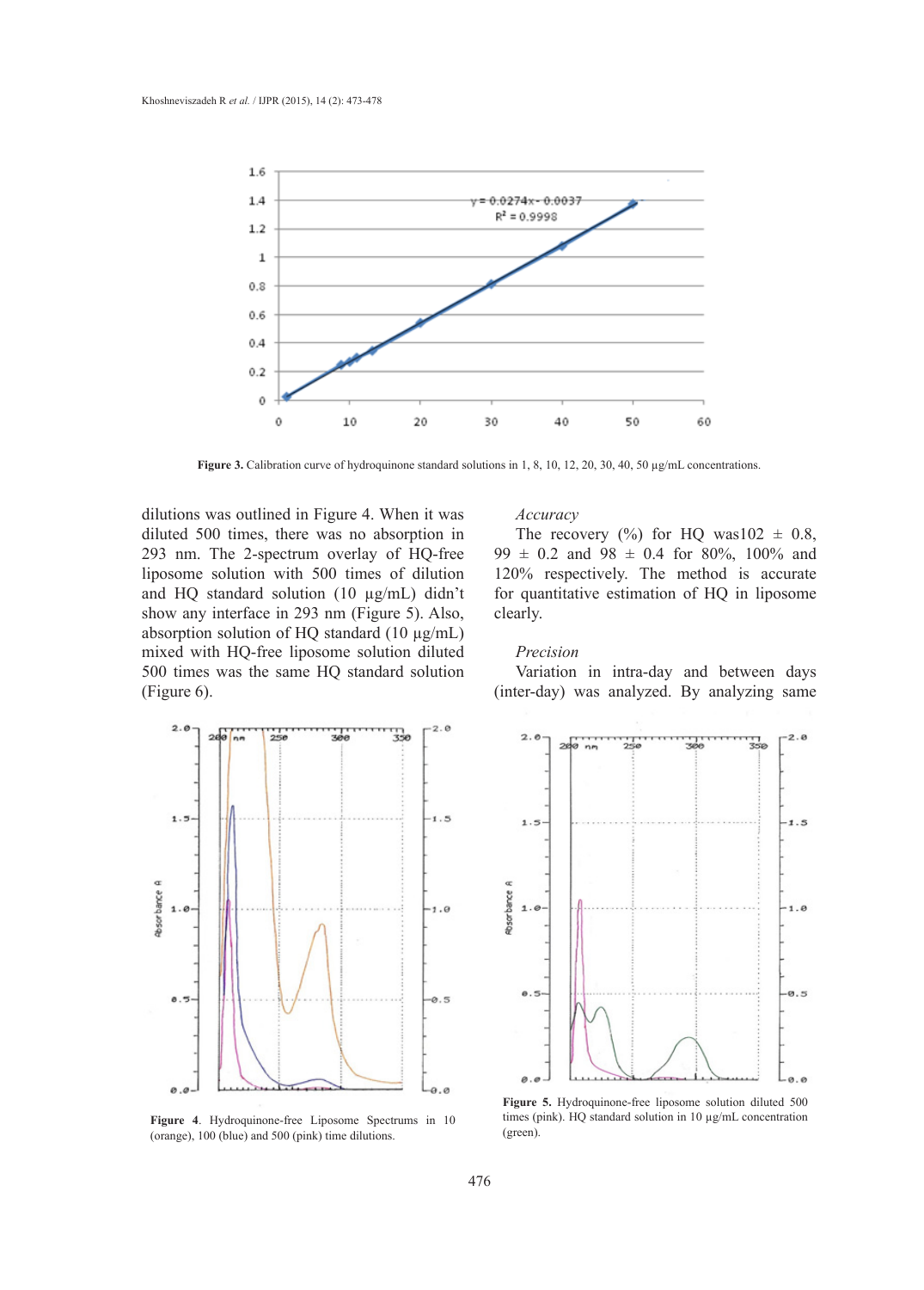

**Figure 6**. Hydroquinone standard solution (10 µg/mL) mixed with Hydroquinone-free liposome solution diluted 500 times (orange). Hydroquinone standard solution in 10 µg/mL concentration (blue)

concentration of HQ (10 μg/mL), the intra-day and inter-day precision was determined. The study showed precision of inter-day and intraday as 0.9 and 1.5 % respectively. The RSD  $(%)$  value of  $\leq$ 2% suggests that the precision is acceptable.

# *LOD and LOQ*

LOD and LOQ were found to be 0.24 and 0.72 µg/mL respectively.

#### **Conclusion**

It was concluded from the above results and data that spectrum of liposome in methanol didn't interfere with HQ in 293 nm if liposome solution was diluted 500 times. The concentration of HQ in liposomal HQ solution was 5 mg/mL; therefore, after being diluted (500 times) by methanol, the HQ concentration reached to10 µg/mL. This dilution was the best dilution for sample preparation in the study of HQ with liposomal matrix by UV spectrophotometry. The molar ratio of HQ and the substances contributed in liposome was an important factor in dilution rate and in removing liposome absorption. The results of validation parameters showed that this method is acceptable for HQ determination in liposome.

#### **References**

- Palumbo A, d›Ischia M, Misuraca G and Prota (1) G. Mechanism of inhibition of melanogenesis by hydroquinone. *Biochim. Biophys. Acta*. (1991) 1073: 85-90.
- (2) Barry BW. Mode of action of penetration enhancers in human skin. *J. Control Release* (1987) 6: 85-97.
- Samad A, Sultana Y and Aqil M. Liposomal drug (3) delivery systems: *Curr. Drug Deliv.* (2007) 4: 297-305.
- Layegh P, Rajabi O, Jafari MR, Emamgholi Tabar (4) Malekshah P, Moghiman T, Ashraf H and Salari R. Efficacy of topical liposomal amphotericin B versus intralesional meglumine antimoniate (Glucantime) in the treatment of Cutaneous Leishmaniasis. *J. Parasitol. Res*. (2011) 2011: 5.
- Sazgarnia A, Zabolinejad N, Layegh P, Rajabi O, (5) Berenji F, Javidi Z and Salari R. Antileishmanial activity of liposomal clarithromycin against Leishmania major promastigotes. *Iran. J. Basic Med. Sci.* (2012) 15: 1210-1214.
- Golmohammadzadeh S, Imani F, Hosseinzadeh H (6) and Jaafari MR. Preparation, characterization and evaluation of sun protective and moisturizing effects of nanoliposomes containing safranal. *Iran. J. Basic Med. Sci.* (2011) 14: 521-533
- Golmohammadzadeh S, Jaafari MR, kadimi N and (7) Greenoak G. Determination of SPF and moisturizing effects of liposomal and conventional formulations of octyl methoxycinnamte as a sunscreen. *Iran. J. Basic Med. Sci.* (2007) 10: 110-199.
- Tabandeh H and Mortazavi AR. An investigation into (8) some effective factors on encapsulation efficiency of alpha-tocopherol in MLVS and the release profile from the corresponding liposomal gel. *Iran. J. Pharm. Res*. (2013) 12: 21-30.
- (9) Nanni EJ, Lovette ME, Hicks RD, Fowler KW and Borgerding MF. Separation and quantitation of phenolic compounds in mainstream cigarette smoke by capillary gas chromatography with mass spectrometry in the selected-ion mode. *J. Chromatogr.* (1990) 505: 365-374.
- $(10)$  Firth J and Rix I. Determination of hydroquinone in skin-toning creams using high-performance liquid chromatography. *Analyst*. (1986) 111: 129-132.
- $(11)$  Chao GK-J and Suatoni JC. Determination of phenolic compounds by HPLC. *J. Chromatogr. Sci.* (1982) 20: 436-440.
- (12) Borremans M, Beer J and Goeyens L. Experimental and statistical validation of HPLC analysis of hydroquinone and its 4-methoxyphenol, 4-ethoxyphenol and 4-benzyloxyphenol ethers in cosmetic products. *Chromatographia*. (1999) 50: 346-352.
- (13) Penner NA and Nesterenko PN. Simultaneous determination of dihydroxybenzenes, aminophenols